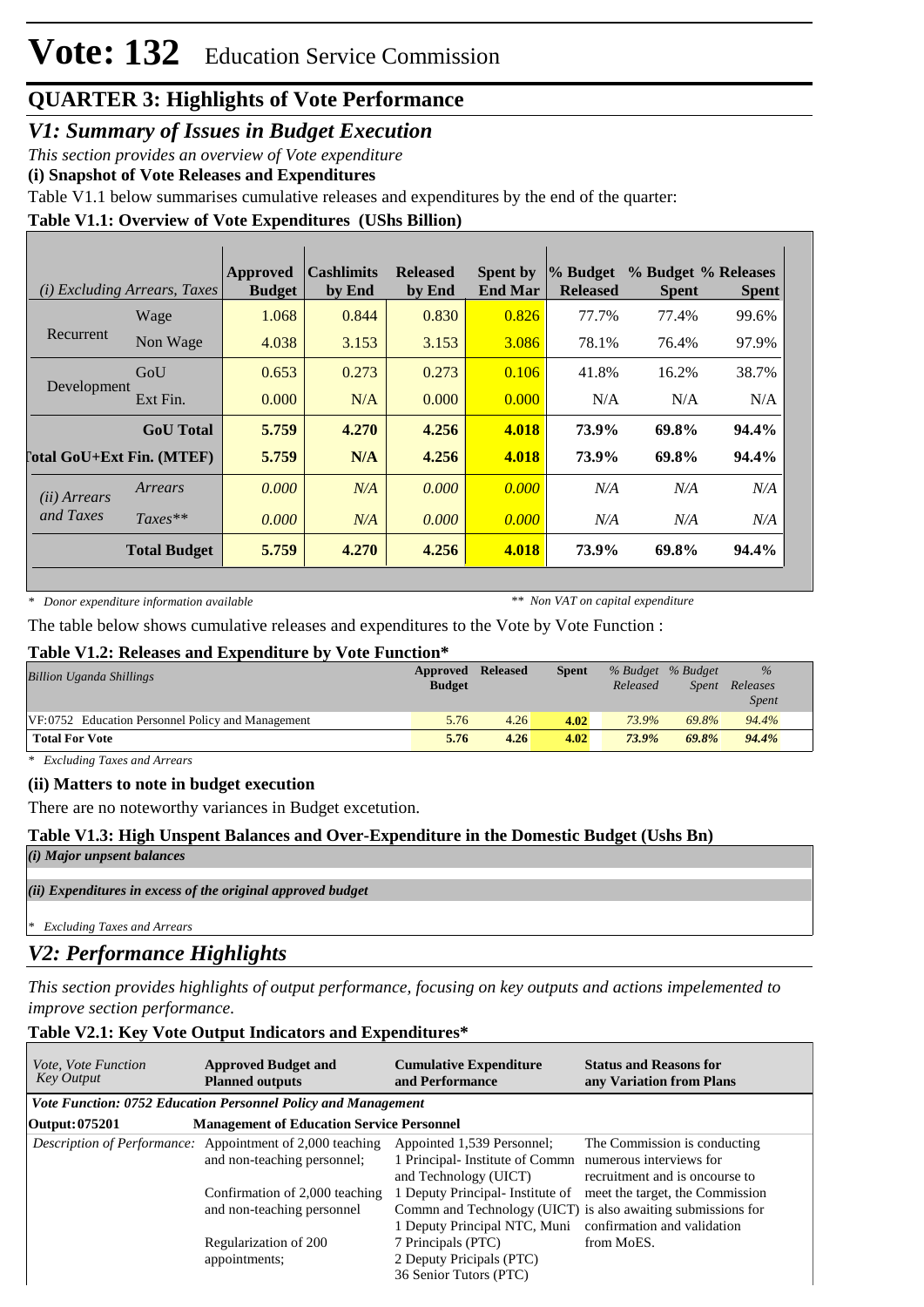## **QUARTER 3: Highlights of Vote Performance**

| Vote, Vote Function<br><b>Key Output</b> | <b>Approved Budget and</b><br><b>Planned outputs</b>   |       | <b>Cumulative Expenditure</b><br>and Performance    | <b>Status and Reasons for</b><br>any Variation from Plans |       |
|------------------------------------------|--------------------------------------------------------|-------|-----------------------------------------------------|-----------------------------------------------------------|-------|
|                                          | Validation of 4,000 teaching                           |       | 6 Tutors (PTC)                                      |                                                           |       |
|                                          | and non-teaching personnel                             |       | 10 Senior Lecturers NTCs                            |                                                           |       |
|                                          | Granting study leave and                               |       | 60 Lecturers NTCs<br>55 Staff Bukalasa Agricultural |                                                           |       |
|                                          | reviewing disciplinary cases                           |       | College                                             |                                                           |       |
|                                          | submitted by MoES;                                     |       | 16 Staff Fisheries Training                         |                                                           |       |
|                                          |                                                        |       | Institute                                           |                                                           |       |
|                                          | Supervising and guiding 112                            |       | 177 Headteachers Secondary                          |                                                           |       |
|                                          | <b>District Service Commissions</b><br>on recruitment. |       | 189 Deputy Head Teachers<br>Secondary               |                                                           |       |
|                                          |                                                        |       | 306 Education Officers                              |                                                           |       |
|                                          | <b>Location at Education Service</b>                   |       | Secondary                                           |                                                           |       |
|                                          | Commission.                                            |       | 659 Staff for Seed Secondary                        |                                                           |       |
|                                          |                                                        |       | 4 Librarians (NTC)                                  |                                                           |       |
|                                          |                                                        |       | 5 Accountants (NTC)<br>2 Contract Appointments      |                                                           |       |
|                                          |                                                        |       | 01 Posthumous Appointment &                         |                                                           |       |
|                                          |                                                        |       | Confirmation                                        |                                                           |       |
|                                          |                                                        |       | 01 Renewal of Contract                              |                                                           |       |
|                                          |                                                        |       | 847 Confirmed and Regulalized                       |                                                           |       |
|                                          |                                                        |       | 4 Recommendation for<br>Appointment                 |                                                           |       |
|                                          |                                                        |       | 2 Recommendation for<br>Promotion                   |                                                           |       |
|                                          |                                                        |       | 512 Review of Validation Cases                      |                                                           |       |
|                                          |                                                        |       | 12 Retired on Medical Grounds                       |                                                           |       |
|                                          |                                                        |       | 14 Disciplinary Cases                               |                                                           |       |
|                                          |                                                        |       | 24 Study Leave Cases                                |                                                           |       |
|                                          |                                                        |       | 53 Corrigenda Cases                                 |                                                           |       |
|                                          |                                                        |       | <b>Location at Education Service</b><br>Commission  |                                                           |       |
| Performance Indicators:                  |                                                        |       |                                                     |                                                           |       |
| Personnel Validated                      | 4,000                                                  |       | 512                                                 |                                                           |       |
| <b>Personnel Confirmed</b>               | 2,000                                                  |       | 847                                                 |                                                           |       |
| Personnel Appointed                      | 2,000                                                  |       | 1539                                                |                                                           |       |
| <b>Output Cost:</b>                      | <b>UShs Bn:</b>                                        | 2.924 | UShs Bn:<br>2.274                                   | % Budget Spent:                                           | 77.8% |
| <b>Vote Function Cost</b>                | <b>UShs Bn:</b>                                        |       | 5.759 UShs Bn:                                      | 4.018 % Budget Spent:                                     | 69.8% |
| <b>Cost of Vote Services:</b>            | UShs Bn:                                               |       | 5.759 UShs Bn:                                      | 4.018 % Budget Spent:                                     | 69.8% |

*\* Excluding Taxes and Arrears*

The Quarter progressed as planned, the Commission was able to conduct Appointments and Confirmations as planned, Printed the Education Service Strategic Plan, Laid a new Local Area Network as planned.

#### **Table V2.2: Implementing Actions to Improve Vote Performance**

| <b>Planned Actions:</b>                                                                        | <b>Actual Actions:</b>                                                                                                                     | <b>Reasons for Variation</b>                                      |
|------------------------------------------------------------------------------------------------|--------------------------------------------------------------------------------------------------------------------------------------------|-------------------------------------------------------------------|
| Vote: 132 Education Service Commission                                                         |                                                                                                                                            |                                                                   |
| Vote Function: 07.52 Education Personnel Policy and Management                                 |                                                                                                                                            |                                                                   |
| Validation of 4000 appointments and<br>confirmation of 2000 of Education<br>Service Personnel; | The Commission has Validated 512<br><b>Personnel and Confirmed 847</b><br>appointments in Education Service in<br>the period under review. | Commission awaiting submissions from<br>MoES for further actions. |
| Vote: 132 Education Service Commission                                                         |                                                                                                                                            |                                                                   |
| Vote Function: 0752 Education Personnel Policy and Management                                  |                                                                                                                                            |                                                                   |
| Monitoring $\&$ guiding 111 District                                                           | <b>The Commission interacted with Distric</b> Except for districts without Seed                                                            |                                                                   |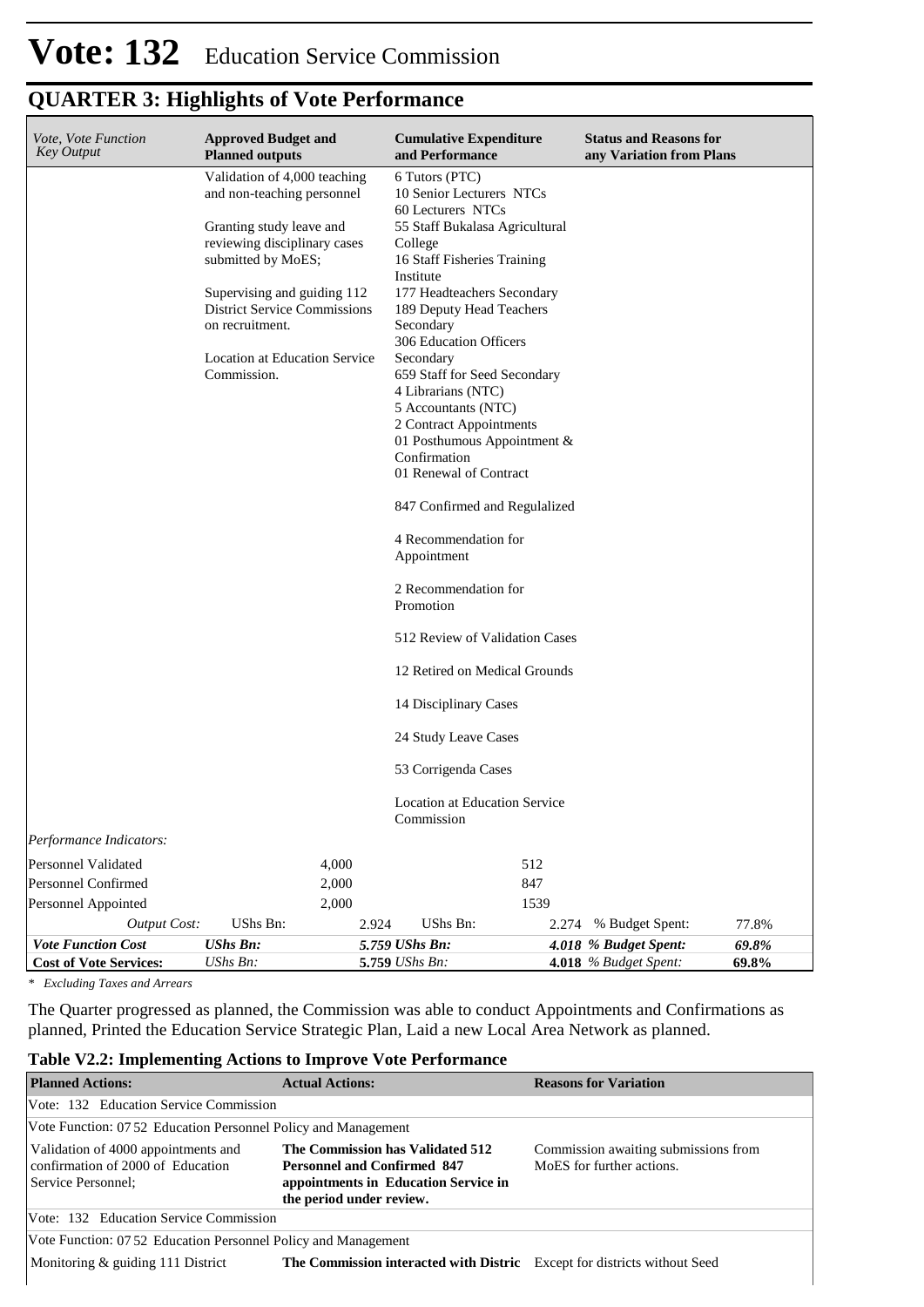# **Vote: 132** Education Service Commission

### **QUARTER 3: Highlights of Vote Performance**

| <b>Planned Actions:</b>                       | <b>Actual Actions:</b>                                                  | <b>Reasons for Variation</b>                                                           |
|-----------------------------------------------|-------------------------------------------------------------------------|----------------------------------------------------------------------------------------|
| Service Commissions Accross 111<br>districts. | <b>Service Commissions in recruitment of</b><br>staff for Seed Schools. | Schoolds, the Commission continues to<br>guide them through constant<br>communication. |

### *V3: Details of Releases and Expenditure*

*This section provides a comprehensive summary of the outputs delivered by the Vote and further details of Vote expenditures by Vote Function and Expenditure Item.*

#### **Table V3.1: GoU Releases and Expenditure by Output\***

| <b>Billion Uganda Shillings</b>                                 | Approved      | <b>Released</b> | <b>Spent</b> | $%$ GoU       | $%$ GoU       | $%$ GoU      |
|-----------------------------------------------------------------|---------------|-----------------|--------------|---------------|---------------|--------------|
|                                                                 | <b>Budget</b> |                 |              | <b>Budget</b> | <b>Budget</b> | Releases     |
|                                                                 |               |                 |              | Released      | <i>Spent</i>  | <i>Spent</i> |
| VF:0752 Education Personnel Policy and Management               | 5.76          | 4.26            | 4.02         | 73.9%         | 69.8%         | 94.4%        |
| Class: Outputs Provided                                         | 5.11          | 3.98            | 3.91         | 78.0%         | 76.6%         | 98.2%        |
| 075201 Management of Education Service Personnel                | 2.92          | 2.41            | 2.36         | 82.4%         | 80.9%         | 98.1%        |
| 075202 Policy, Monitoring, Evaluation and Research              | 0.13          | 0.10            | 0.09         | 75.0%         | 74.5%         | 99.3%        |
| 075203 Finance, Administration, Audit and Procurement           | 1.84          | 1.33            | 1.32         | 72.3%         | 71.9%         | 99.4%        |
| 075204 Internal Audit                                           | 0.02          | 0.01            | 0.01         | 75.0%         | 75.0%         | $100.0\%$    |
| 075205 Procurement Services                                     | 0.03          | 0.02            | 0.02         | 75.0%         | 62.5%         | 83.3%        |
| 075206 Information Science                                      | 0.17          | 0.11            | 0.10         | 66.2%         | 58.4%         | 88.3%        |
| Class: Capital Purchases                                        | 0.65          | 0.27            | 0.11         | 41.8%         | 16.2%         | 38.7%        |
| 075271 Acquisition of Land by Government                        | 0.44          | 0.09            | 0.00         | 20.9%         | $0.0\%$       | $0.0\%$      |
| 075276 Purchase of Office and ICT Equipment, including Software | 0.22          | 0.18            | 0.11         | 84.0%         | 48.7%         | 58.0%        |
| <b>Total For Vote</b>                                           | 5.76          | 4.26            | 4.02         | 73.9%         | 69.8%         | 94.4%        |

*\* Excluding Taxes and Arrears*

#### **Table V3.2: 2015/16 GoU Expenditure by Item**

| <b>Billion Uganda Shillings</b>                          | <b>Approved</b><br><b>Budget</b> | <b>Releases</b> | <b>Expend-</b><br>iture | % Budged<br><b>Released</b> | % Budget<br><b>Spent</b> | %Releases<br><b>Spent</b> |
|----------------------------------------------------------|----------------------------------|-----------------|-------------------------|-----------------------------|--------------------------|---------------------------|
| <b>Output Class: Outputs Provided</b>                    | 5.11                             | 3.98            | 3.91                    | 78.0%                       | 76.6%                    | 98.2%                     |
| 211101 General Staff Salaries                            | 1.07                             | 0.83            | 0.83                    | 77.7%                       | 77.4%                    | 99.6%                     |
| 211103 Allowances                                        | 0.49                             | 0.37            | 0.36                    | 75.0%                       | 74.8%                    | 99.8%                     |
| 212102 Pension for General Civil Service                 | 0.00                             | 0.04            | 0.00                    | N/A                         | N/A                      | 0.0%                      |
| 213001 Medical expenses (To employees)                   | 0.05                             | 0.03            | 0.02                    | 50.0%                       | 45.8%                    | 91.7%                     |
| 213002 Incapacity, death benefits and funeral expenses   | 0.00                             | 0.00            | 0.00                    | 75.0%                       | 45.6%                    | 60.8%                     |
| 213004 Gratuity Expenses                                 | 0.00                             | 0.09            | 0.09                    | N/A                         | N/A                      | 99.5%                     |
| 221001 Advertising and Public Relations                  | 0.04                             | 0.03            | 0.03                    | 75.0%                       | 75.0%                    | 100.0%                    |
| 221003 Staff Training                                    | 0.06                             | 0.03            | 0.03                    | 52.2%                       | 45.4%                    | 87.0%                     |
| 221004 Recruitment Expenses                              | 1.86                             | 1.45            | 1.45                    | 78.0%                       | 78.0%                    | 100.0%                    |
| 221007 Books, Periodicals & Newspapers                   | 0.01                             | 0.01            | 0.01                    | 75.0%                       | 75.0%                    | 100.0%                    |
| 221008 Computer supplies and Information Technology (IT) | 0.12                             | 0.07            | 0.06                    | 62.1%                       | 51.5%                    | 82.9%                     |
| 221009 Welfare and Entertainment                         | 0.05                             | 0.04            | 0.04                    | 75.0%                       | 75.0%                    | 100.0%                    |
| 221011 Printing, Stationery, Photocopying and Binding    | 0.14                             | 0.10            | 0.10                    | 75.0%                       | 75.0%                    | 100.0%                    |
| 221012 Small Office Equipment                            | 0.01                             | 0.00            | 0.00                    | 75.0%                       | 66.2%                    | 88.2%                     |
| 221016 IFMS Recurrent costs                              | 0.00                             | 0.00            | 0.00                    | 75.0%                       | 74.3%                    | 99.1%                     |
| 221020 IPPS Recurrent Costs                              | 0.03                             | 0.02            | 0.02                    | 75.0%                       | 72.4%                    | 96.5%                     |
| 222001 Telecommunications                                | 0.04                             | 0.03            | 0.03                    | 75.0%                       | 75.0%                    | 100.0%                    |
| 222002 Postage and Courier                               | 0.01                             | 0.00            | 0.00                    | 75.0%                       | 43.3%                    | 57.7%                     |
| 223004 Guard and Security services                       | 0.00                             | 0.00            | 0.00                    | 75.0%                       | 73.3%                    | 97.8%                     |
| 223005 Electricity                                       | 0.02                             | 0.02            | 0.02                    | 75.0%                       | 75.0%                    | 100.0%                    |
| 223006 Water                                             | 0.01                             | 0.01            | 0.01                    | 75.0%                       | 75.0%                    | 100.0%                    |
| 225001 Consultancy Services- Short term                  | 0.06                             | 0.01            | 0.01                    | 25.0%                       | 24.9%                    | 99.7%                     |
| 227001 Travel inland                                     | 0.35                             | 0.26            | 0.26                    | 75.0%                       | 75.0%                    | 99.9%                     |
| 227002 Travel abroad                                     | 0.07                             | 0.06            | 0.06                    | 90.2%                       | 90.2%                    | 100.0%                    |
| 227004 Fuel, Lubricants and Oils                         | 0.26                             | 0.20            | 0.19                    | 75.0%                       | 75.0%                    | 100.0%                    |
| 228001 Maintenance - Civil                               | 0.04                             | 0.03            | 0.03                    | 65.0%                       | 63.8%                    | 98.1%                     |
| 228002 Maintenance - Vehicles                            | 0.33                             | 0.24            | 0.24                    | 75.2%                       | 75.1%                    | 99.8%                     |
| 228003 Maintenance - Machinery, Equipment & Furniture    | 0.01                             | 0.01            | 0.01                    | 75.0%                       | 66.9%                    | 89.2%                     |
| <b>Output Class: Capital Purchases</b>                   | 0.65                             | 0.27            | 0.11                    | 41.8%                       | 16.2%                    | 38.7%                     |
| 231005 Machinery and equipment                           | 0.22                             | 0.18            | 0.11                    | 84.0%                       | 48.7%                    | 58.0%                     |
| 311101 Land                                              | 0.44                             | 0.09            | 0.00                    | 20.9%                       | 0.0%                     | 0.0%                      |
|                                                          |                                  |                 |                         |                             |                          |                           |